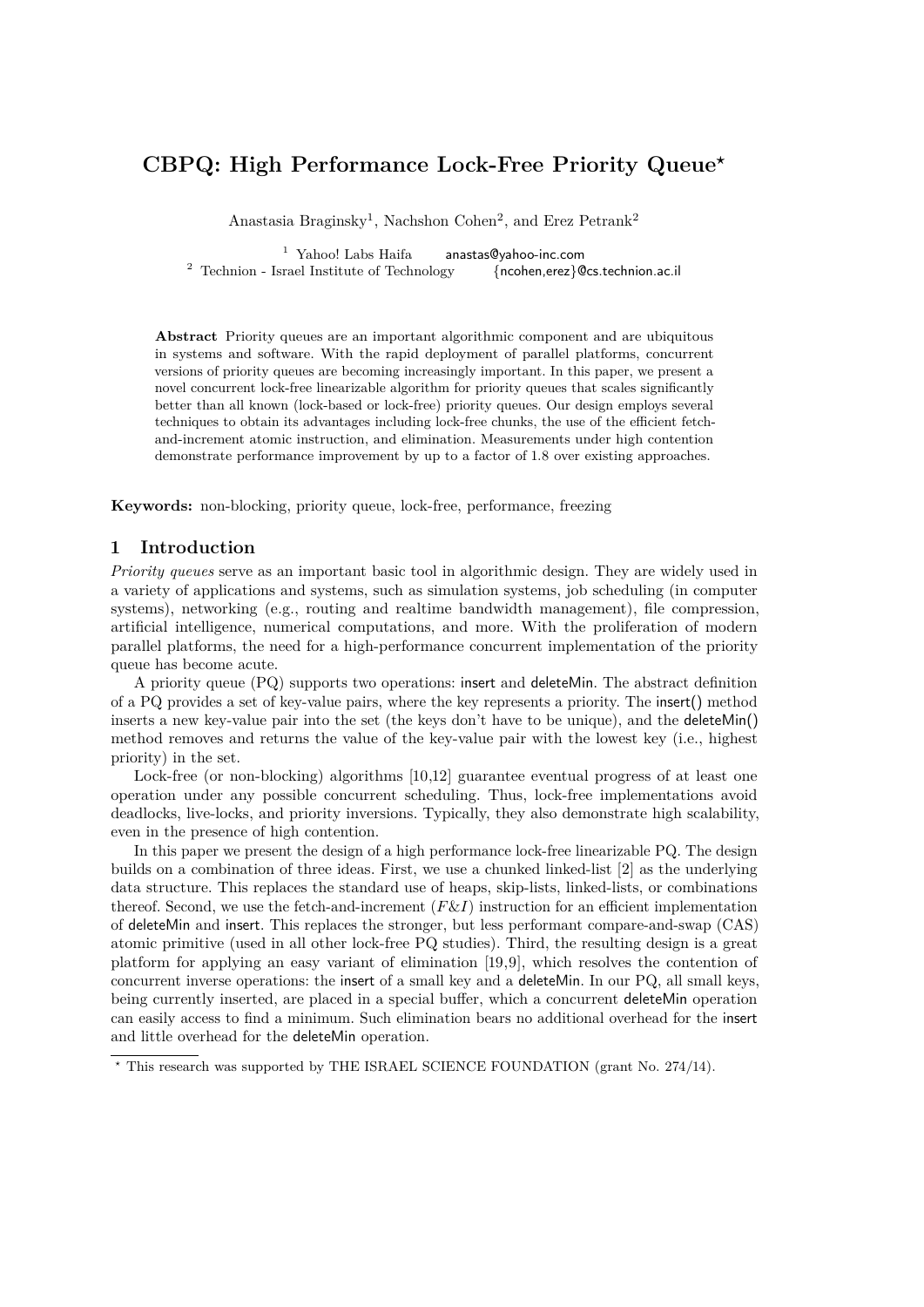The deleteMin operation is a bottleneck for concurrent PQ implementations, because it creates a single point of contention, and concurrent deleteMin invocations cause a performance degradation [\[14\]](#page-13-5). This is exactly the setting for which a *F*&*I* instruction is highly effective, improving over the use of a CAS instruction, as noted in [\[18](#page-13-6)[,6\]](#page-13-7).

In order to build a priority queue that can use  $F\&I$ , we adopt the *chunked linked-list* from [\[2\]](#page-13-2), where each node (denoted *chunk*) in the list is an array of M elements. A main idea in the design is to distinguish the first chunk, which is hit by all the deleteMin operations from the other chunks, which handle most of the insert operations. The first chunk maintains sorted keys, allowing a fast deleteMin using the *F*&*I* instruction to delete the minimum entry, whereas the other chunks are not sorted allowing a quick insert with a fast *F*&*I* instruction that provides access to the next available cell in the chunk.

Following [\[2\]](#page-13-2), the chunks are concurrently split or merged with other chunks to maintain predetermined size boundaries. This is done using a *freezing* mechanism, which notifies threads that old parts of the data structure (which they may currently be accessing) have been replaced by new ones. We denote the obtained PQ design a *Chunk-Based Priority Queue (CBPQ)*.

Various constructions for the concurrent PQ exist in the literature. Hunt et. al. [\[13\]](#page-13-8) used a fine-grained lock-based implementation of a concurrent heap. Dragicevic and Bauer presented a linearizable heap-based priority queue that used lock-free software transactional memory (STM) [\[5\]](#page-13-9). A quiescently consistent skip-list based priority queue was first proposed by Lotan and Shavit [\[16\]](#page-13-10) using fine-grained locking, and was later made non-blocking [\[7\]](#page-13-11). Another skip-list based priority queue was proposed by Sundell and Tsigas [\[20\]](#page-13-12). Liu and Spear [\[15\]](#page-13-13) introduced two concurrent versions of data structure called *mounds* (one is lock-based and the other is lock-free). The mounds data structure aims at very fast  $O(\log(\log(N)))$  insert operations. It is built of a rooted tree of sorted lists that relies on randomization for balance. The deleteMin operations have a slower  $O(\log(N))$  complexity. Mounds' insert operation is currently the most performant among concurrent implementations of the PQ. Linden and Jonsson [\[14\]](#page-13-5) presented a skip-list based PQ. Deleted elements are first marked as deleted in the deleteMin operation. Later, they are actually disconnected from the PQ in batches when the number of nodes marked as deleted exceed a given threshold. Their construction outperforms previous algorithms by 30 − 80%. Recently, Calciu et al. [\[3\]](#page-13-14) introduced a new lock-based, skip-list-based adaptive PQ that uses elimination and flat combining techniques to achieve high performance at high thread counts.

Elimination [\[19](#page-13-3)[,9\]](#page-13-4) provides a method to match concurrent inverse operations so that they exchange values without synchronizing on a centralized data structure. Elimination for PQ was presented in [\[3\]](#page-13-14), where threads that insert small keys and threads that delete minimum keys post their operations in an elimination array and wait for their request to be processed. Our elimination variant requires no additional similar waiting time and it bears minimal overhead.

We implemented CBPQ in  $C++$  and compared its performance to the currently best performing PQs: the Linden and Jonsson's PQ [\[14\]](#page-13-5), the lock-free and lock-based implementations of the Mounds PQ [\[15\]](#page-13-13), and the adaptive PQ (APQ) of Calciu et al. [\[3\]](#page-13-14). We evaluated the performance of our design using targeted micro-benchmarks: one that runs a mix of insert and deleteMin operations, where each occurs with equal probability, a second one that runs only insert operations, and a third with only deleteMin operations.

The results demonstrate that our CBPQ design performs excellently under high contention, and it scales best among known algorithms, providing the best performance with a large number of threads. Under low contention, our algorithm is not a winner, and it turns out that the LJPQ design performs best. In particular, under high contention and for a mix of deleteMin and insert operations, CBPQ outperforms all other algorithms by up to 80%. When only deleteMin operations run, and with high contention, CBPQ performs up to 5 times faster than deletions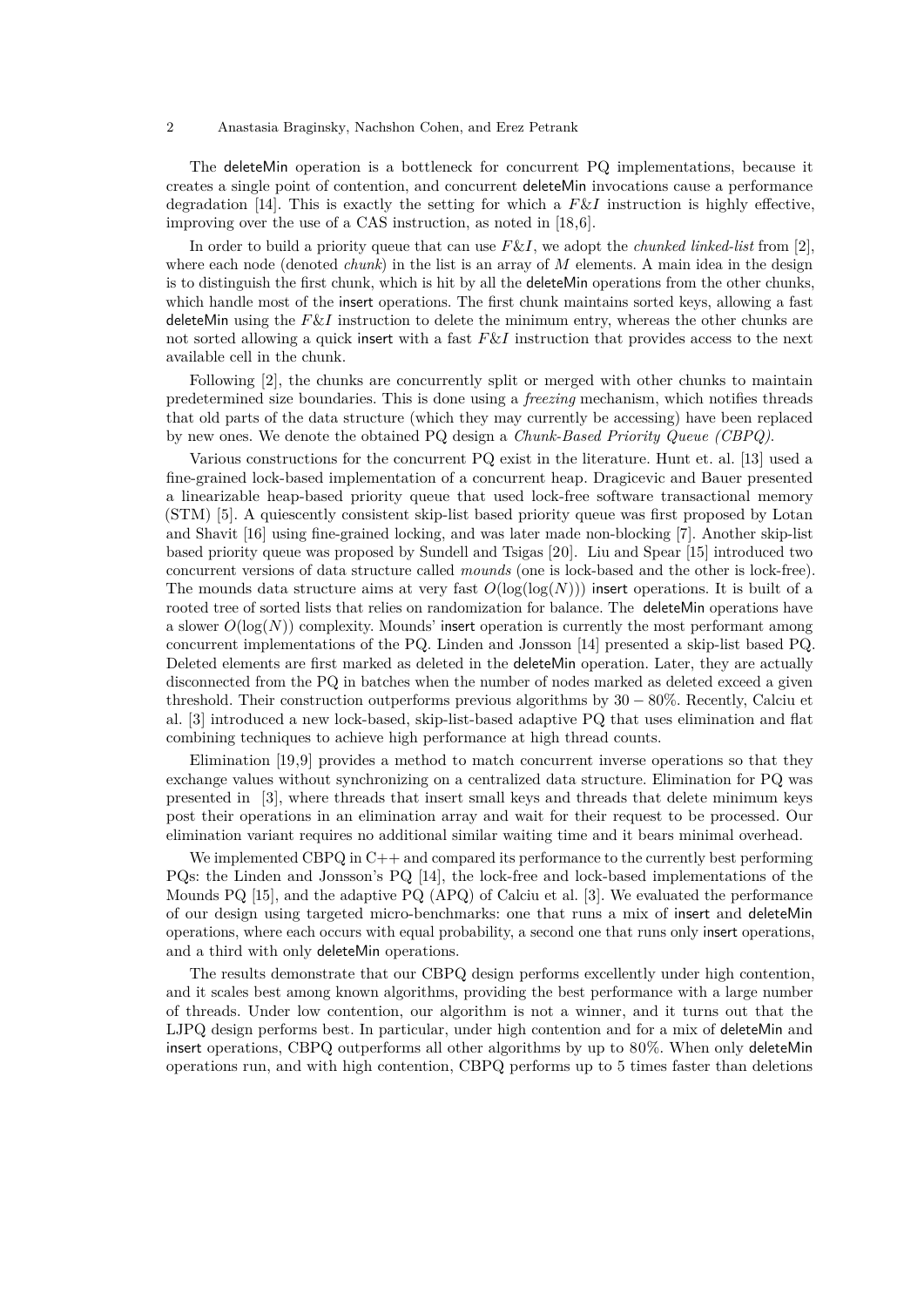<span id="page-2-0"></span>

Figure 1: Overview of the CBPQ data structure

of any other algorithm we compared to. As expected, Mounds perform best with insert only operations, outperforming CBPQ (which comes second) by a factor of up to 2.

### **2 A Bird's Eye Overview**

The CBPQ data structure is composed of a list of chunks. Each chunk has a range of keys associated with it, and all CBPQ entries with keys in this range are located in this chunk. The ranges do not intersect and the chunks are sorted by the ranges' values. To improve the search of a specific range, an additional skip-list is used as a directory that allows navigating into the chunks, so inserting a key to the CBPQ is done by finding the relevant chunk using a skip-list search, and then inserting the new entry into the relevant chunk.

The first chunk is built differently from the rest of the chunks since it holds the smallest keys and therefore supports deleteMin operations. We do not allow inserts into the first chunk. Instead an insertion of a key that is in the range of the first chunk goes through special handling, as discussed below. The remaining chunks (all but the first) are used for insertions only.

The first chunk consists of an immutable sorted array of elements. To delete the minimum, a thread simply needs to atomically fetch and increment a shared index to this array. All other chunks consist of unsorted arrays with keys in the appropriate range. To insert a key to a chunk other than the first, the insert operation simply finds the adequate chunk using the skip-list directory, and then adds the new element to the first empty slot in the array, again, simply by fetching and incrementing the index of the first available empty slot in the array.

When an insert operation needs to insert a key to the first chunk, it registers this key in a special buffer and requests the first chunk rebuild. Subsequently, a new first chunk with a new sorted array is created from the remaining keys in the first chunk, all keys registered in the buffer, and if needed, more keys from the second chunk. The thread that attempts to insert a (small) key into the buffer yields the processor and allows progress of other threads currently accessing the first chunk, before making everybody cooperate on creating a new first chunk. During this limited delay, elimination can be executed and provide even more progress. By the time a rebuild of the first chunk actually happens, either much progress has occurred, or the buffer has been filled with keys, making the amortized cost of a new first chunk construction smaller. The creation of a new first chunk is also triggered when there are no more elements to delete in it. The creation of a new first chunk is made lock-free by allowing all relevant threads to take part in the construction, never making a thread wait for others to complete a task.

When an internal chunk is filled due to insertions, it is split into two half-full chunks using the lock-free freezing mechanism of [\[2\]](#page-13-2). The CBPQ scheme is illustrated in Figure [1](#page-2-0) (with some more algorithmic details shown in text in the angle brackets, to be discussed later). The full description of the algorithm is provided in Section [3.](#page-3-0)

*Key design ideas:* The key design ideas in the proposed priority queue are as follows. First, we aim at using *F*&*I* instructions for the contention bottlenecks. For that, we employ the chunked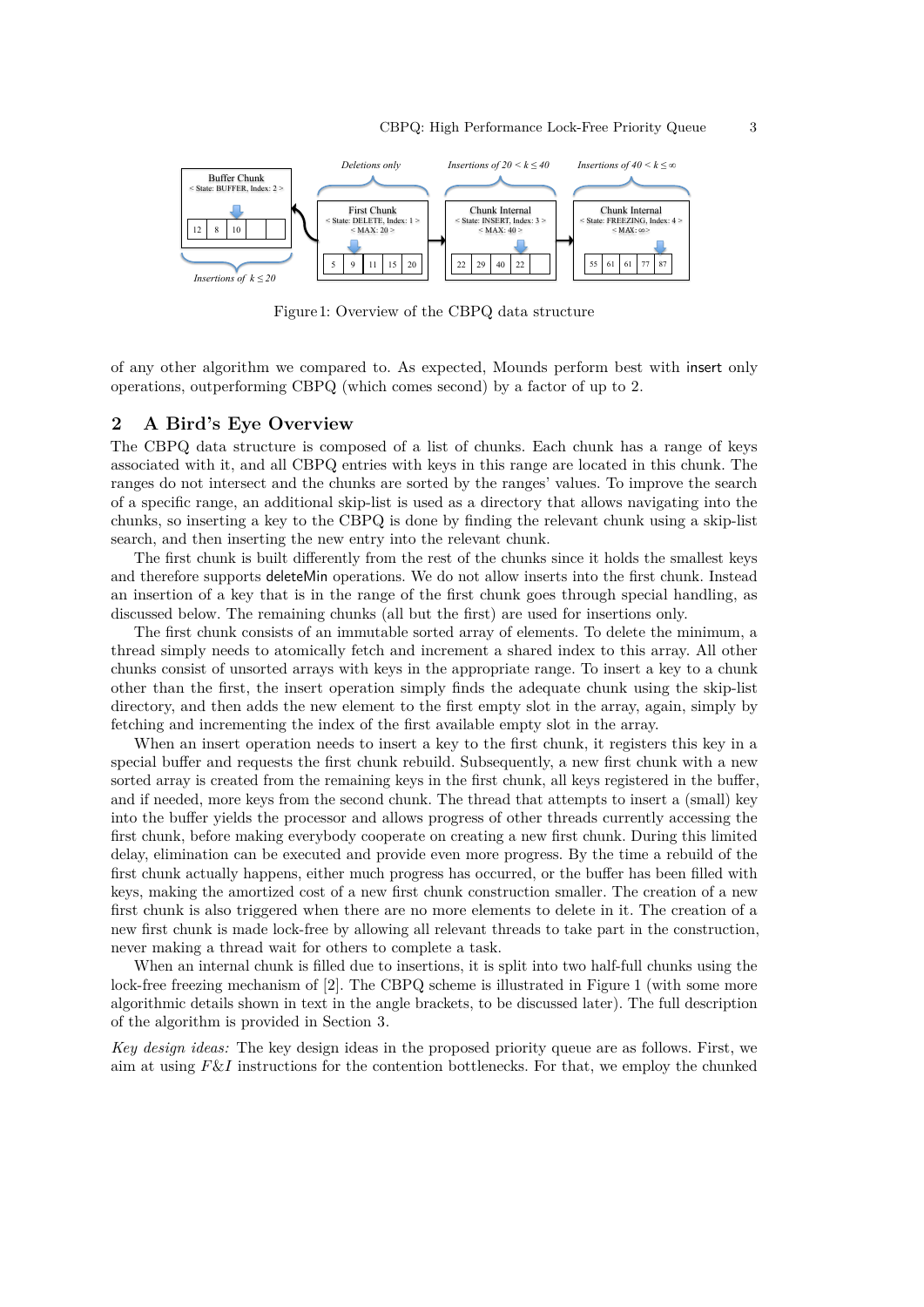linked-list as the underlying data structure. This allows most insert and deleteMin operations to be executed with an (atomic) increment of a chunk index. To make the above work, we distinguish the design of the first chunk (that mostly handles deleteMin operations) from the design of the remaining chunks (which handle only insert operations). An extra buffer chunk supports insertions to the first chunk.

We then add several optimizations. First, we add a skip-list to enable fast access of the insert operation to the relevant chunk. Next, we add elimination, i.e. deleting threads randomly access a single entry in the buffer in hope to find a minimum that is being concurrently inserted. Such a bounded, random, opportunistic elimination enjoys a small cost on deleteMin operations with no overhead on insert operations. It improves scalability by increasing concurrency.

Finally, we add a throttling mechanism that delays inserts to the first chunk in order to allow elimination and the accumulation of such inserts before a costly freezing mechanism handles a replacement of the first chunk. The outcome of this design plus optimizations provides the desirable scalability and performance.

### <span id="page-3-0"></span>**3 The Full CBPQ Design**

In this section we describe the core CBPQ algorithm. In Sections [4](#page-8-0) we describe the skip-list on top of the list and the elimination.

### **3.1 Underlying Data Structures**

Each chunk in the CBPQ has a *status* word, which combines together an array index (shortly denoted *index*), a *frozen index*, and the chunk *state*. The status is always atomically updated. The state of a newly created chunk is INSERT, DELETE, or BUFFER, indicating that it is created for further insertions, for deletions, or for serving as a buffer of keys to be inserted to the first chunk, respectively. In addition, when a chunk has to be replaced by a new chunk, the old chunk enters the FREEZING state, indicating that it is in the process of being frozen. The FROZEN state indicates that the chunk is frozen and thus, obsolete.

The frozen index is used only for freezing the first chunk, as will be explained in Section [3.4.](#page-6-0) In Listing [1,](#page-5-0) we list the Status and Chunk classes that we use. The relevant state, index, and frozenIdx fields are all held in a single machine word that is called the Status.

In addition to the status, each chunk consists of an array (entries in the Chunk class), which holds the key-value pairs contained in the chunk. The entries are machine words, whose bits are used to represent the key and value. For simplicity, in what follows we will refer to the keys only. Our keys can take any value that can be represented in 31 bits, except 0, which is reserved for initialization. Each chunk has an immutable maximal value of a key that can appear on it, defined when the chunk is created (max in Chunk). A chunk holds keys less than or equal to its max value and greater than the max value of the previous chunk (if it exists). This max field is not relevant for the buffer chunk. Any chunk (except the buffer) uses a pointer to the next chunk (the next field). Finally, only the first chunk uses a pointer to a buffer chunk (the buffer field). The meaning of the frozen array that appears in the Chunk specification of Listing [1](#page-5-0) is related to the freeze action and will be explained in Section [3.4.](#page-6-0) Finally, the CBPQ is a global pointer head to the first chunk. In Figure [1](#page-2-0) the chunk's fields are depicted.

### <span id="page-3-1"></span>**3.2 Memory management**

Similar to previous work [\[14\]](#page-13-5), we use Keir Fraser's epoch based reclamation (EBR) [\[7\]](#page-13-11) as a (simplified) solution for memory reclamation. In short, EBR lets each thread signal when it starts or completes an operation, by incrementing a per thread counter and setting a flag. When a frozen chunk can no longer be reached from the CBPQ, the maximal counter among all threads is recorded on it. When all threads' counters pass the recorded value, this chunk can be deallocated and reused.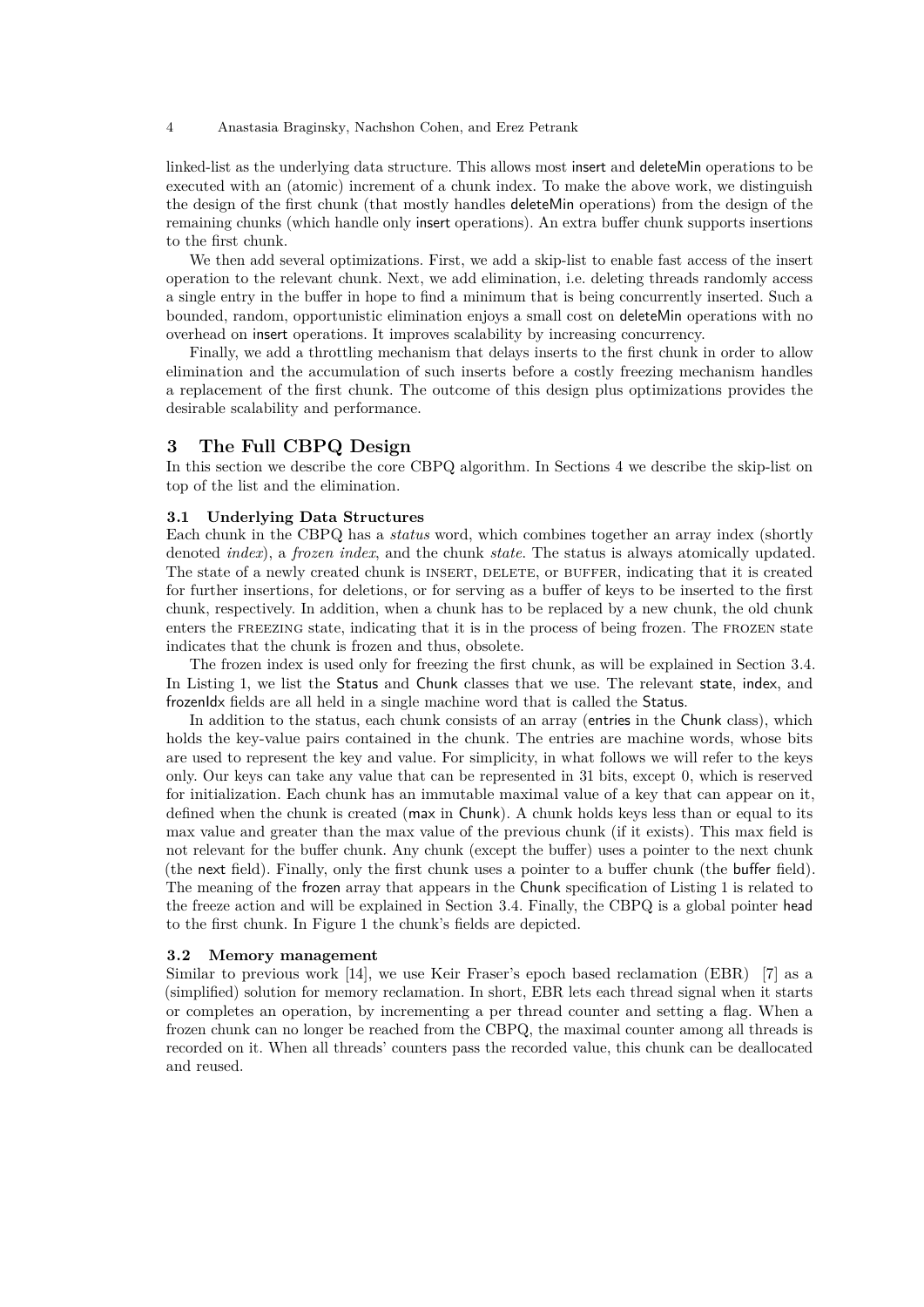The disadvantage of the EBR scheme is that it is not non-blocking. A stuck thread, blocked in the middle of an operation can block all further chunk reclamation. Since this event is rare, it is sometimes used to provide an initial memory reclamation technique, and this is exactly the scheme that was used in previous work to which we compare [\[14\]](#page-13-5). The other algorithms that we compare against [\[15,](#page-13-13)[3\]](#page-13-14) did not implement memory reclamation at all. More advanced lock-free memory reclamation solutions appear in [\[17,](#page-13-15)[11](#page-13-16)[,1,](#page-13-17)[4\]](#page-13-18). Similarly to previous work, an implementation of such algorithms for the proposed algorithm is outside the scope of this paper.

#### **3.3 Operations Implementation**

**Insert:** The insert pseudo-code is presented in the insert() method in Listing [3.](#page-5-1) In order to insert a key into the CBPQ, we first need to find the relevant chunk *C*. Because chunks are ordered by their ranges, a simple search can be used, skipping the chunks with smaller maximums (Line [5\)](#page-5-2). If an insert must be performed to the first chunk, the insert to  $buffer()$  method is invoked (Line [7\)](#page-5-3), as explained in the next paragraph. Otherwise, *C* is not first. After *C* is found, its array index is atomically incremented to make room for the new entry (Line [11\)](#page-5-4). The aIncIdx() method wraps an *F*&*I* instruction and returns the status with the new value of the chunk index. The index is incremented first and only later we check whether it surpassed the end of the array. However, the number of bits required to represent the chunk size (*M*) is much smaller than the number of bits in the index, and so even if each thread increments it once after the chunk is full, an overflow would not occur.<sup>[1](#page-4-0)</sup> If *C* is not frozen and the incremented index does not point beyond the chunk's capacity, we simply write the relevant key to the array entry (Lines [14](#page-5-5)[-19\)](#page-5-6). The write is followed by a memory fence in order to ensure it will be visible to any other thread that may freeze *C* concurrently. If *C* is not freezing (Line [17\)](#page-5-7), the insert is completed. Else if *C* is freezing, but our key was already marked as frozen (Line [18\)](#page-5-8), the insert is also finished. Otherwise (if the index has increased too much or a freeze has been detected), then the freeze is completed and *C* is split (Lines [20,](#page-5-9) [21\)](#page-5-10), as will be explained later. After the chunks restructure, the insert is restarted.

**Insert to the first chunk:** The lowest range keys are inserted into the buffer pointed to from the first chunk. The pseudo-code of an insertion to the buffer chunk is presented in the insert to buffer() method in Listing [3.](#page-5-1) It starts by allocating a new buffer holding the relevant key, if needed (Line [29\)](#page-5-11). The create\_buffer() method returns *true* if the new buffer was successfully connected to the first chunk, or *false* if another thread had connected another buffer. In the latter case, a new pointer to the buffer is inserted into curbuf. The create\_buffer() method's pseudo-code can be found at the bottom of Listing [3.](#page-5-1) Keys are inserted to the buffer in a manner similar to their insertion to other (non-first) chunk: the index is increased and the key is placed. If this cannot be done because the buffer is full or frozen, the insert\_to\_buffer() returns *false* (after the first chunk's freeze and recovery) to signal that the insert operation has to be retried. The insert to buffer operation cannot end until the new key is included in the first chunk and considered for deletion. So after a key is successfully inserted into a buffer, the freeze and merge of the first chunk is invoked. However, if this key is already frozen, the insert to the first chunk can safely return (Line [39\)](#page-5-12), because no deletion can now happen until the new key is taken into the new first chunk. After the first chunk is replaced, the insertion is considered done. The yielding, freeze and merge (Lines [43](#page-5-13)[-45\)](#page-5-14) are explained later in Sections [3.4](#page-6-0) and [4.](#page-8-0)

**Delete minimum:** The deletion is very simple and usually very fast. It goes directly to the first chunk, which has an ordered array of minimal keys. The first chunk's index is atomically increased. Unless the need to freeze the first chunk is detected, we can just return the relevant key. The pseudo-code for the deletion operation is presented in the deleteMin() method in Listing [3.](#page-5-1)

<span id="page-4-0"></span><sup>&</sup>lt;sup>1</sup> The index value is bounded by the size of the array plus the number of operating threads. In our implementation the array size is less then  $2^{10}$  plus the number of threads (less then  $2^6$ ), so 11 bits suffice.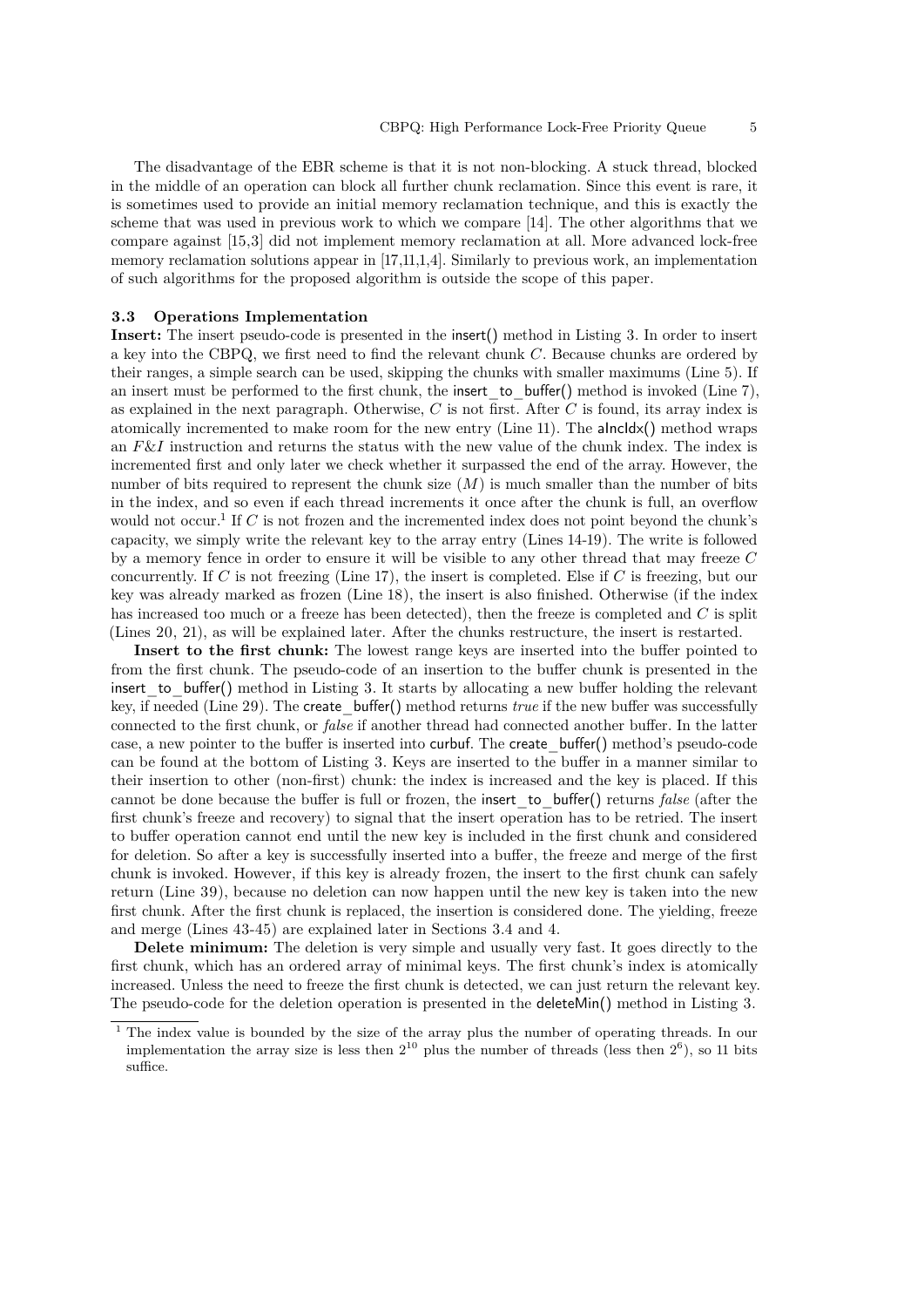```
1 class Status{
2 uint29 t frozenIdx;
 3 uint3\overline{t} state;<br>4 uint3\overline{2} t index;
5 \} // 64 bits, machine word
6
7 class Chunk{
8 Status status;<br>9 uint64 t entr
\begin{bmatrix} 9 \\ 9 \\ 10 \end{bmatrix} uint64 t entries[M];
           uint32_t max;
\begin{vmatrix} 11 & \text{uint64} \\ 1 & \text{if } 62 \\ 1 & \text{if } 63 \\ 1 & \text{if } 63 \\ 1 & \text{if } 63 \\ 1 & \text{if } 63 \\ 1 & \text{if } 63 \\ 1 & \text{if } 63 \\ 1 & \text{if } 63 \\ 1 & \text{if } 63 \\ 1 & \text{if } 63 \\ 1 & \text{if } 63 \\ 1 & \text{if } 63 \\ 1 & \text{if } 63 \\ 1 & \text{if } 63 \\ 1 & \text{if } 63 \\ 1 & \text{if } 63 \\ 1 & \text{if } 612 Chunk ∗next, ∗buffer;
\vert<sub>13</sub> }
          Listing 1: Status and Chunk records
 1 int freezeKeys(Chunk c) {<br>
2 // go over entries which are held by one freeze word<br>
3 for(int k=0; k<M/VALS_PER_WORD; ++k){<br>
4 uint64 t freezeWord = 1<<64; // 0s with MSB set to<br>
1
 5 \frac{\text{uint64}_\text{t} \text{ mask}}{\text{if} \text{name}} = 1;6 // prepare a mask for one frozen word
7 // VALS_PER_WORD is 63
 8 for(int i=\overline{0}; i<\overline{VALS} PER_WORD; ++i, mask<<=1)
                        {
 9 // read the entry
10 int entry = c−>vals[i+k∗VALS_PER_WORD];<br>
11 if( entry != EMPTY_ENTRY )
12 // the value exists, mark the relevant entry
13 freezeWord = mask;
14 } // end of preparing mask for a single frozen word
\frac{15}{16} // try to update the frozen array<br>\frac{1}{16} // after this CAS, surely MSB of
16 // after this CAS, surely MSB of the frozen word is set<br>17 atomicCAS(&c->meta.frozen[k], 0, freezeWord);
                 17 atomicCAS(&c−>meta.frozen[k], 0, freezeWord);
\begin{array}{c} 18 \ 19 \ 20 \end{array} }
21 void freezeChunk(Chunk∗ c) {<br>22 int idx, frozenIdx = 0; Status localS; // locally copied status
23 while(1){ // PHASE I : set the chunk status if needed<br>24 // read the current status to get its state and index
25 localS = c−>status; idx = localS.getIdx();<br>26 switch (localS.getState()){<br>27 case BUFFER: // in insert or buffer ch
26 switch (localS.getState()){<br>27 case BUFFER: // in insert or buffer chunks<br>28 case INSERT: // frozenIdx was and remained 0
                           29 c−>status.aOr(MASK_FREEZING_STATE);
30 break:
\begin{array}{ccc} \hspace{2.1cm}{}^{31} & \hspace{2.1cm} & \hspace{2.1cm} & \hspace{2.1cm} & \hspace{2.1cm} & \hspace{2.1cm} & \hspace{2.1cm} & \hspace{2.1cm} & \hspace{2.1cm} & \hspace{2.1cm} & \hspace{2.1cm} & \hspace{2.1cm} & \hspace{2.1cm} & \hspace{2.1cm} & \hspace{2.1cm} & \hspace{2.1cm} & \hspace{2.1cm} & \hspace{2.1cm} & \hspace{2.1cm} & \hspace{2.1cm} & \hspace{2.1cmif (idx > M) frozenIdx = M; else frozenIdx = idx;
33 Status newS; // set: state, index, frozen index
34 newS.set(FREEZING, idx, frozenIdx);
                           // New state CAS can be prevented by a delete
36 // updating the index
37 if ( c−>status.CAS(localS, newS) ) break;
38 else continue;
\frac{39}{39} case FREEZING: // in process of being freezed
40 frozenIdx = localS.frozenIdx;
\vert_{41} break;
42 case FROZEN: // c was frozen by someone else
43 // mark the chunk out−pointers as deleted
44 c−>markPtrs();
45 return:
\frac{46}{47}break; // continue only if CAS from DELETE state
                        failed
\frac{1}{4}\overrightarrow{49} if (c != head) freezeKeys(c); // PHASE II: freeze the
                    entries
_{50} // move from FREEZING to FROZEN state using atomic
                   OR
51 c−>status.aOr(MASK_FROZEN_STATE);
52 c−>markPtrs(); // set the chunk pointers as deleted
53 }
Listing 2: Freezing the keys and the entire chunk
                                                                                               void insert(int key) \{2 Chunk* cur = NULL, *prev = NULL;
                                                                                         3 while(1) \{1/ set the current and previous chunk pointers
                                                                                          5 getChunk(&cur, &prev, key);
6 if ( cur==head ) { // first chunk
                                                                                         7 if ( insert_to_buffer(key, cur, head) ) return;
                                                                                                               else continue;
                                                                                          9 }
                                                                                         \frac{1}{10} // atomically increase the index in the status
                                                                                         11 Status s = cur−>status.aIncldx();
                                                                                         \int_{12} int idx = getIdx(s);
                                                                                         13 // insert into a non−full and non−frozen chunk
                                                                                         14 if ( idx < M && !s.isInFreeze() ) {
                                                                                         15 cur−>entries[idx] = key;<br>16 memory fence:
                                                                                         16 memory_fence;
17 if (!cur−>status.isInFreeze()) return;
                                                                                                               if (cur−>entryFrozen(idx)) return; // key got
                                                                                                                       copied
                                                                                         19 }
                                                                                         20 freezeChunk(cur); // restructure the CBQP, then retry
                                                                                         21 freezeRecovery(cur, prev);
                                                                                                    \mathcal{E}\mathcal{E}\mathbf{z}_4bool insert_to_buffer(int key, Chunk* cur, Chunk* curhead) {
                                                                                                    Chunk \overline{*}cu \overline{r}buf = cur−>buffer; bool result = false;
                                                                                                     // PHASE I: key insertion into the buffer
                                                                                        28 if( curbuf==NULL ) // the buffer is not yet allocated<br>29 if ( create_buffer(key,cur,&curbuf) )<br>30 goto phaseII;  // key added during buffer creation
                                                                                         31
                                                                                        32 // atomically increase the index in the status
33 Status s = curbuf−>status.aIncIdx();
                                                                                         34 int idx = getIdx(s);<br>35 if ( idx<M && !s.isInFreeze() ) {
                                                                                         36 curbuf−>entries[idx] = key;
                                                                                         37 memory_fence;
                                                                                         38 if (!curbuf−>status.isInFreeze()) result = true;
                                                                                                            if (curbuf->entryFrozen(idx)) return true;
                                                                                         40
                                                                                         ^{41} // PHASE II: first chunk merges with buffer before insert
                                                                                                            ends
                                                                                         \vert_{42} phasell:
                                                                                         \vert_{43} usleep(0); // yield, give other threads a chance
                                                                                         \vert_{44} freezeChunk(cur);
                                                                                                    freezeRecovery(cur, NULL);
                                                                                                    return result;
                                                                                              47 }
                                                                                         las
                                                                                         49 int deleteMin() {
                                                                                         50 Chunk∗ cur, next;
                                                                                                    while(1){
                                                                                                          cur = head;// atomically increase the index in the status
                                                                                                          Status s = cur->status.alncldx();55 int idx = getIdx(s);
56 // delete from not full and non−frozen chunk
                                                                                                          \overline{if} ( \overline{idx} \leq M && \overline{!} s.isInFreeze() )
                                                                                                               return curr−>entries[idx];
                                                                                         59 // First freeze, then remove frozen chunk from CBPQ
                                                                                         60 freezeChunk(cur);
                                                                                         \frac{60}{61} freezeRecovery(cur, NULL); // retry after restructure
                                                                                         62 }<br>63 }
                                                                                         6364
                                                                                               bool create_buffer(int key, Chunk chunk, Chunk* curbuf) {
                                                                                                    Chunk \overline{*}buf = alloc();
                                                                                        67 buf−>vals[0] = key; // buffer is created with the key
68 bool result = CAS(&chunk−>buffer,NULL,buf);
                                                                                         69             ∗curbuf = buf; // ̀update buffer ptr (ours or someone's else)<br>70              return result;
                                                                                                    return result;
                                                                                              71 }
                                                                                         Listing 3: Common code path: insertion of a key
                                                                                         and deletion of the minimum
```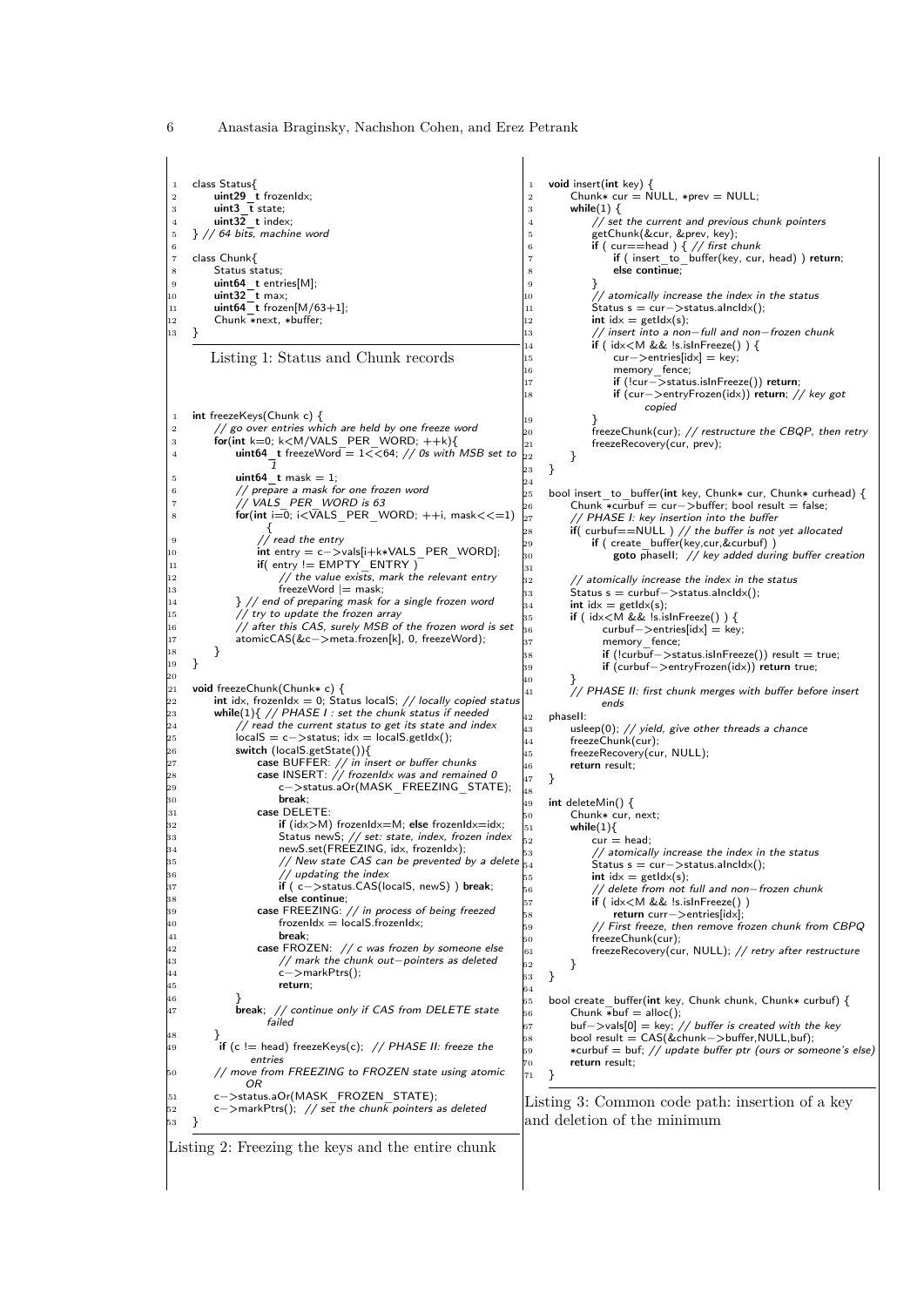#### <span id="page-6-0"></span>**3.4 Split and Merge Algorithms**

It remains to specify the case where a freeze is needed for splitting a non-first chunk or merging the first chunk with the buffer and possibly also with the second chunk. This mechanism is not new and we adopt the mechanism developed in [\[2\]](#page-13-2) with minor modifications for this procedure. For completeness, we explain this mechanism below.

For splitting or merging chunks, a freeze is first applied on the chunks, indicating that new chunks are replacing the frozen ones. A frozen chunk is logically immutable. Then, a recovery process copies the relevant entries into new chunks that become active in the data structure. Threads that wake up after being out of the CPU for a while may discover that they are accessing a frozen chunk and they then need to take actions to move into working on the new chunks that replace the frozen ones. In [\[2\]](#page-13-2), the freezing process of a chunk was applied by atomically setting a dedicated freeze bit in each machine word (using a CAS loop), signifying that the word is obsolete. Freezing was achieved after all words were marked in this manner. Applying a CAS instruction on each obsolete word (sometimes repeatedly) may be slow and it turns out that in the context of CBPQ we can freeze a chunk more efficiently.

The freezing mechanism coordinates chunk replacements with concurrent operations. What may come up in the CBPQ is a race between insertion and freezing. An insert operation increments the array index reserving a location for the insert. But such an operation may then be delayed for a long while before actually inserting the item to the array. This operation may later wake up to find that the chunk has been frozen and entries have already been copied to a newer chunk. Since the item's content was not installed into the array, the freezing process could not include it in the new chunk and insertion should be retried. The inserting thread should be able to determine whether its item was inserted or not using a freeze bit that is associated with his entry of the frozen chunk. This motivates a freeze bit for each entry, but we note that these bits do not need to reside on the entry.

In CBPQ, all freeze bits are located separately from the entries, with a simple mapping from them to their freeze bits. In the CBPQ Chunk class (Listing [1\)](#page-5-0), the data words (storing the keys and the values) are located in the entries array. All freeze bits are compacted in the frozen array. Each frozen bit signifies whether the key in the associated entry has been copied into the chunks that replace the current frozen chunk. Assuming a 64-bit architecture, we group each 63 entries together and assign a *freeze word* of 64 bits to signify the freeze state of all 63 entries. We use one bit for each of the 63 entries and reserve the most significant bit (MSB) of the freeze word to make sure that it is written only once (modifying this bit from 0 to 1 when written).

The freezing process reads the actual entries of the 63 entries. Since a value of zero is not a valid key, having a zeroed key word indicates to the freezing process that an insert has not completed. In this case, it does not copy this entry into the new chunk. After determining which entries should be copied, the freezing process attempts to set the freeze word accordingly (1 for an existing entry and 0 for an invalid entry) using an atomic CAS of this word in the frozen array. This processing appears in the freezeKeys() routine (Listing [2\)](#page-5-15). Atomicity is guaranteed, because each freeze word is updated only once, due to the MSB being set only once. The compaction of the freeze bits allows setting them with a single CAS instead of 63 CAS operations, reducing the synchronization overhead for the freeze processing significantly.

**Freezing the chunk:** Following the pseudo-code of method freezeChunk() in Listing [2,](#page-5-15) here is how we execute the freeze for a chunk *C*. In the first phase of the operation, we change *C*'s status, according to the current status (Lines [25](#page-5-16)[-47\)](#page-5-17). Recall that the status consists of the state, the index and the frozen index. If *C* is not in the process of freezing or already frozen, then it should be in a BUFFER, an INSERT or a DELETE state, with a zeroed frozen index and an index indicating the current array location of activity. For insert or buffer chunks, we need only change the state to freezing; this is done by setting the bits using an atomic OR instruction (Line [29\)](#page-5-18). The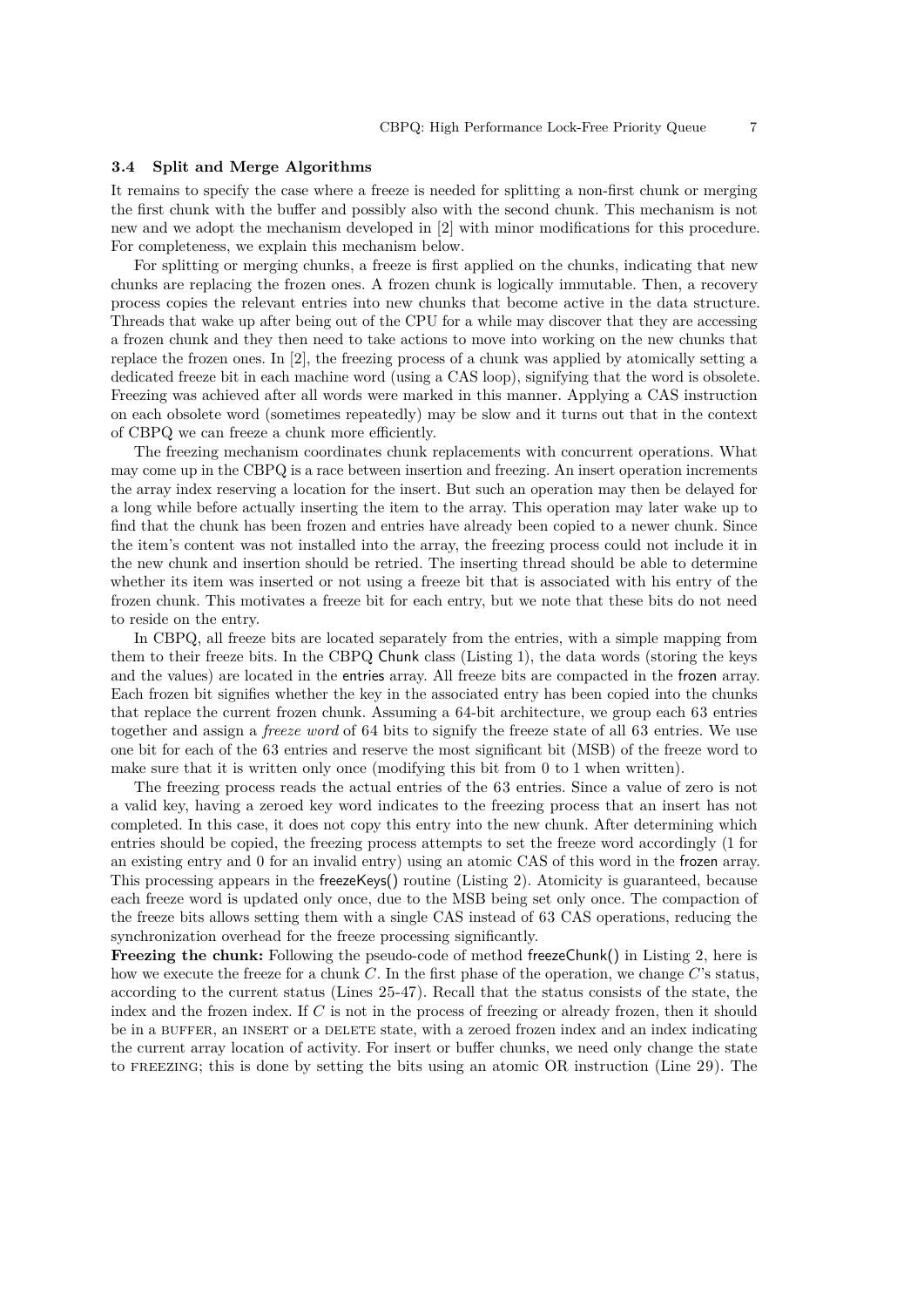frozen index is only used for the first chunk, in order to mark the index of the last entry that was deleted before the freeze. Upon freezing, the status of the first chunk is modified to contain freezing as a state, the same index, and a frozen index that equals the index if the first chunk is not exhausted, or the maximum capacity if the first chunk is exhausted, i.e., all entries have been deleted before the freeze (Line [32\)](#page-5-19). Let us explain the meaning of the frozen index.

As the deletion operation uses a *F*&*I* instruction, it is possible that concurrent deletions will go on incrementing the index of the first array in spite of its status showing a frozen state. However, if a thread attempts to delete an entry from the first chunk and the status shows that this chunk has been frozen, then it will not use the obtained index. Instead, it will help the freezing process and then try again to delete the minimum entry after the freezing completes. Therefore, the frozen index indicates the last index that has been properly deleted.

All keys residing in locations higher than the frozen index must be copied into the newly created first chunk during the recovery of the freezing process. If all keys in the frozen first chunk have been deleted, then no key needs to be copied and we simply let the frozen index contain the maximum capacity M, indicating that all keys have been deleted from the first chunk.

In Line [37](#page-5-20) the status is updated using a CAS to ensure that concurrent updates to the index due to concurrent deletions are not lost. If *C* is already in the freezing state because another thread has initiated the freeze, we can move directly to phase II. If *C* is in the frozen state, then the chunk is in an advanced freezing state and there is little left to do. It remains to mark the chunk pointers buffer and next so that they will not be modified after the chunk has been disconnected from CBPQ. These pointers are marked (in Line [44](#page-5-21) or Line [52\)](#page-5-22) as deleted (using the common Harris delete-bit technique [\[8\]](#page-13-19)). At this point we can be sure that sleeping threads will not wake up and add a link to a new buffer chunk or a next chunk to *C* and we may return.

The second phase of the freeze assumes the frozen index and state have been properly set and it executes the setting of the words in the frozen array in method freezeKeys() (Line [49\)](#page-5-23) as explained above. However, in the first chunk no freeze bits are set at all. In the first chunk it is enough to insert the chunk into the freezing state. This is so, because no one ever checks the frozen bits on the first chunk. Once we get the index and find that the state is DELETE the relevant minimum is just returned. With the second phase done, it remains to change the state from freezing to frozen (using the atomic OR instruction in Line [51\)](#page-5-24) and to mark the chunk's pointers deleted as discussed above. The atomic OR instruction is available on the x86 platform and works efficiently. However, this is not an efficiency-critical part of the execution as freezing happens infrequently, so using a simple CAS loop to set the state would be fine.

**CBPQ recovery from a frozen chunk:** Once the chunk is frozen, we proceed like [\[2\]](#page-13-2) and replace the frozen chunk with one or more new chunks that hold the relevant entries of the frozen chunk. This is done in the freezeRecovery() method, presented in Listing [4.](#page-9-0) The input parameters are: cur – the frozen chunk that requires recovery, and prev – the chunk that precedes cur in the chunk list or NULL if cur is the first chunk.[2](#page-7-0) The first phase determines whether we need to split or merge the frozen chunk (Lines [4](#page-9-1)[-5\)](#page-9-2). If cur is the first chunk (which serves the deleteMin operation), a merge has to be executed; as the first chunk gets frozen when there is need to create a new first chunk with other keys. If it is not the first chunk, then another chunk (which serves the insert operation) must have been frozen because it got full and we need to split it into two chunks. There is also a corner case in which a merge of the first chunk happens concurrently with a split of the second chunk. This requires coordination that simply merges relevant values of

<span id="page-7-0"></span> $\frac{2}{2}$  The freezeRecovery() method is never called with a cur chunk being the buffer chunk.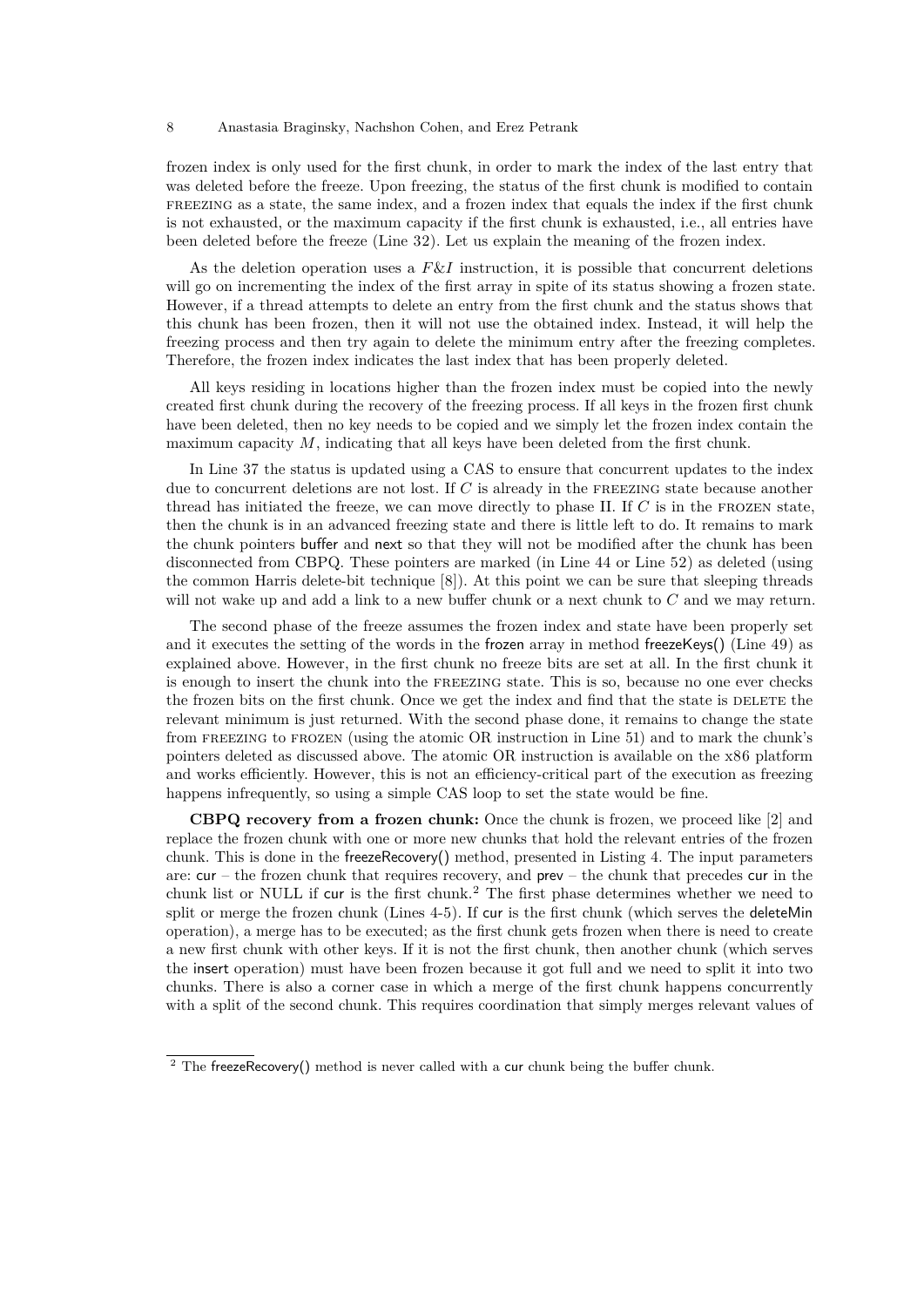the second chunk into the new first chunk. So if cur is the second chunk and the first chunk is currently freezing, then we know we should work on a merge.<sup>[3](#page-8-1)</sup>

In order to execute the entire recovery we will need to place the new chunks in the list of chunks following the previous chunk. In the split case, we therefore proceed by checking if prev is in the process of freezing and if it is, we help it finish the freezing process and recover. Namely, we freeze prev, we look for prev's predecessor and then invoke the freeze recovery for prev (Lines [7](#page-9-3)[-17\)](#page-9-4). This may cause recursive recovery calls until the head of the chunk list, Line [11.](#page-9-5) During this time, there is a possibility that some other thread has helped recovering our own chunk and we therefore search for it in the list, Line [14.](#page-9-6) If we can't find it, we know that we are done and can return.

In the third phase we locally create new chunks to replace the frozen one (Lines [19,](#page-9-7)[20\)](#page-9-8). In the case of a split, two new half-full chunks are created from a single full frozen chunk, using the split() method. The first chunk, with the lower-valued part of the keys, points to the second chunk, with the higher-valued part. In the case of a merge, a new first chunk is created with *M* ordered keys taken the from the frozen first chunk, the t buffer and from the second chunk. This is done using the mergeFirstChunk() method. If there are too many frozen keys, a new first chunk and new second chunk can be created. The new first chunk is created without pointing to a buffer, it will be allocated when needed for insertion.

In phase IV, the thread attempts to attach its local list of new chunks to the chunk list. Upon success the thread can return. Otherwise, the recovery is tried again, but before that, cur is searched for in the chunk list. If it is not there, then other threads have completed the recovery and we can safely return. Otherwise, a predecessor has been found for cur in the search and the recovery is re-executed.

## <span id="page-8-0"></span>**4 Optimizations**

**A Skip-List Optimization:** The CBPQ algorithm achieves very fast deletions. Previous work required complexity  $O(logn)$ , whereas most CBPQ deletions can be executed in  $O(1)$  complexity, which makes CBPQ deletions very efficient. However, as described in Section [3,](#page-3-0) insertions use linear search on the chunk list, which is slow compared to the logarithmic randomized search used in both the Mound PQ and the skip-list-based PQ. Initial measurements showed that most of the insertion time is spent on reaching the relevant chunk. In order to improve the search time for the relevant chunk, we added a simple lock-free skip-list from [\[12\]](#page-13-1) to index the chunks. We have made only two changes to the skip-list of [\[12\]](#page-13-1). We first turned it into a dictionary, that holds a value in addition to the key. In our setting the key is the max value of a chunk and the value is a pointer to the chunk. Next, we modified it to return the value (associated with the key) as a result of a search for a key *k*. If *k* is in the set, then its associated value is returned. Otherwise, the value associated with (i.e., a pointer to the chunk whose max value is) the largest key smaller than *k* is returned.

Deletions are not affected by the skip-list. It is only used for insert operations. When a key needs to be inserted, the relevant chunk is found using the skip-list. As the chunk list is modified by splits and merges, we modify the skip-list to reflect the changes. Updates to the skip-list are executed as follows. After finding the appropriate chunk, the insert operation is executed as specified in the previous section. When a chunk restructuring is needed, we start by executing a split or a merge as described in Section [3.4.](#page-6-0) Next, we let the (unique) thread that succeeded to insert its local new chunk into the chunk list and make it the replacement chunk (Lines [23](#page-9-9)[,26](#page-9-10) or [27](#page-9-11) in the freezeRecovery() method) make the necessary updates to the skip-list. It uses CAS to

<span id="page-8-1"></span><sup>&</sup>lt;sup>3</sup> It is possible that we miss the freezing of the first chunk and start working on a split of the second chunk. In this case a later CAS instruction, in Line [23,](#page-9-9) will fail and we will repeat the recovery process with the adequate choice of a merge.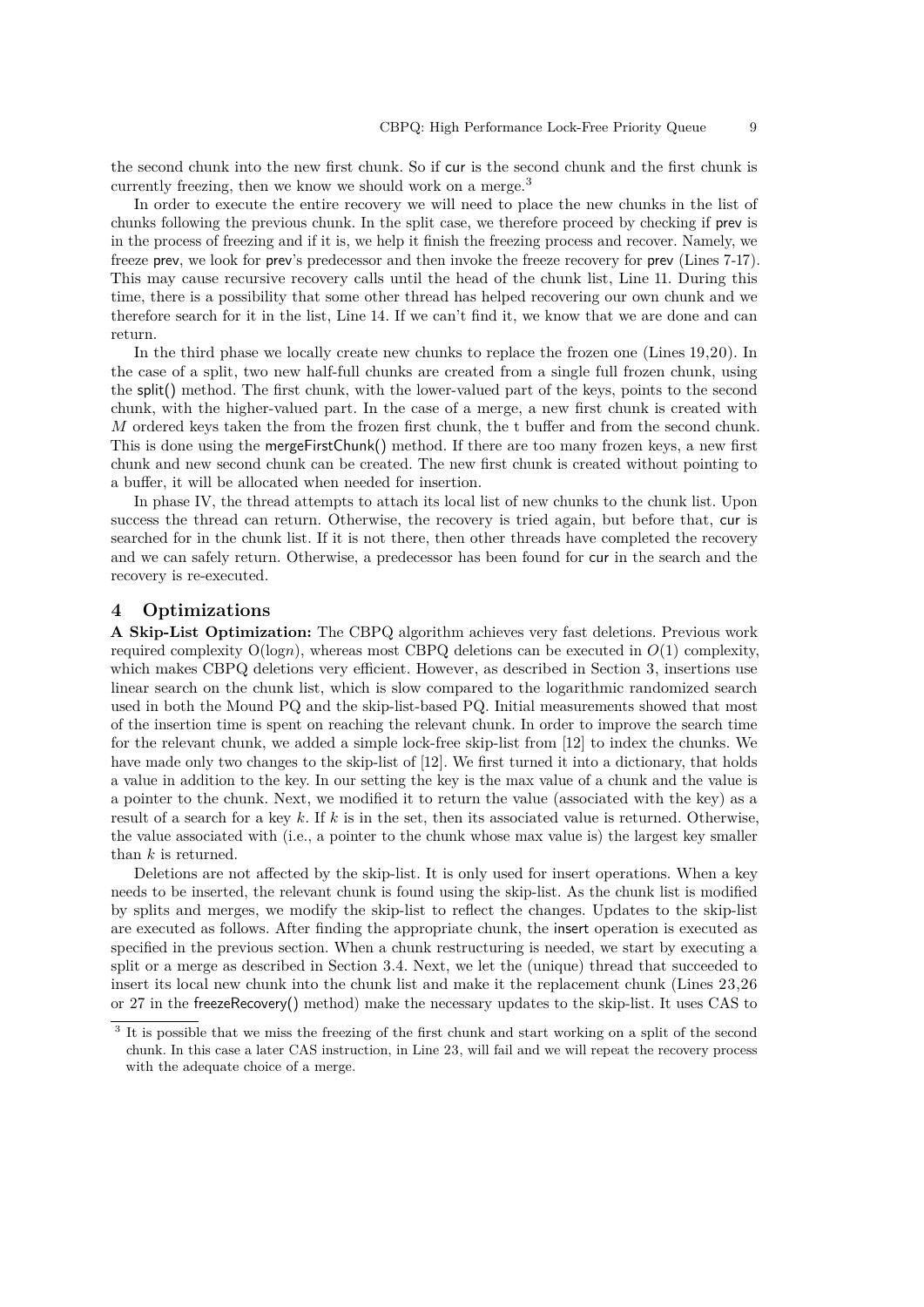<span id="page-9-6"></span><span id="page-9-5"></span><span id="page-9-4"></span><span id="page-9-3"></span><span id="page-9-2"></span><span id="page-9-1"></span><span id="page-9-0"></span>

|                     | <b>void</b> freezeRecovery(Chunk* cur, Chunk* prev) {                                                                      |
|---------------------|----------------------------------------------------------------------------------------------------------------------------|
| 1                   | bool toSplit = true; Chunk *local=NULL, *p=NULL;                                                                           |
| $\overline{2}$      |                                                                                                                            |
| 3                   | while(1) $\{$ // PHASE I: decide whether to split or to merge<br>if (cur==head  (prev==head && prev->status.isInFreeze())) |
| 4                   | $toSplit = false$                                                                                                          |
| 5                   | // PHASE II: in split, if prev is frozen, finish its recovery first                                                        |
| 6<br>$\overline{7}$ | if ( toSplit && prev->status.isInFreeze() ){                                                                               |
| 8                   | freezeChunk(prev); // ensure prev freeze is done                                                                           |
| 9                   | if (getChunk(&prev, &p) ) { // search the previous to prev                                                                 |
| 10                  | // the frozen prev found in the list, p precedes prev                                                                      |
| 11                  | freezeRecovery(prev, p); // invoke recursive recovery                                                                      |
| 12                  | ł                                                                                                                          |
| 13                  | // prev is already not in the list; re-search the current chunk                                                            |
| 14                  | if ( !getChunk(&cur, &p) ) $\}$ // and find its new predecessor                                                            |
| 15                  | return; $//$ the frozen cur is not in the list                                                                             |
| 16                  | } else $\{prev = p;$ continue;}                                                                                            |
| 17                  | ł                                                                                                                          |
| 18                  | // PHASE III: apply the decision locally                                                                                   |
| 19                  | if (toSplit) local = split(cur);                                                                                           |
| 20                  | else $local = mergeFirstChunk(cur);$                                                                                       |
| 21                  | // PHASE IV: change the PQ accordingly to the previous decision                                                            |
| 22                  | if (toSplit) $\{$                                                                                                          |
| 23                  | if $( CAS(\&prev->next, cur, local))$ return;                                                                              |
| 24                  | } else $\{$ // when modifying the head, check if cur second or first                                                       |
| 25                  | $if(\text{prev} == \text{NULL})$                                                                                           |
| 26                  | if( CAS(&head, cur, local) ) return                                                                                        |
| 27                  | else if (CAS(&head, prev, local)) return;                                                                                  |
| 28                  | ł                                                                                                                          |
| 29                  | if ( $!getChunk(\&cur,\&p)$ ) // before retry check for new location                                                       |
| 30                  | return; $//$ the frozen cur is not in the list                                                                             |
| 31                  | else prev $= p$ ;                                                                                                          |
| 32                  | }                                                                                                                          |
| 33                  | ł                                                                                                                          |

<span id="page-9-9"></span><span id="page-9-8"></span><span id="page-9-7"></span>Listing 4: CBPQ recovery from a frozen chunk

<span id="page-9-11"></span><span id="page-9-10"></span>replace the frozen, obsolete chunk pointer in the skip-list with the pointer to the new chunk, then it adds the second, new chunk.

Since the skip-list is not tightly coupled with the insertions and deletions of chunks from the chunk list, it is possible that the skip-list will lead to a frozen chunk, or that it will not find a desired chunk. If, during execution of an insert operation, a search of the skip-list leads to a frozen chunk, a recovery of that chunk is invoked, the chunk is removed from the skip-list, and the search can be restarted. In contrast, if we can not find the chunk we need through the skip-list search, we choose a chunk that is closest to it and that precedes it in the skip-list. Next, we simply proceed by walking linearly on the actual chunk list to find the chunk we need.

**A Processor Yielding Optimization:** When an insert operation needs to insert a key to the first chunk, it initiates a freeze of the first chunk. Frequent freezings of the first chunk reduce performance. We found out that it is worth letting other threads run for a while before executing the freeze. This allows several insert operations to place their items in the buffer and complete, before the freezing begins. When the freezing begins, the buffer is blocked for further insertions and all current items in the buffer are processed. We implemented this by yielding the processor to another thread (using  $\text{usleep}(0)$ ), after the key is successfully placed in the buffer chunk (Line [43,](#page-5-13) Listing [3\)](#page-5-1). Attempting to sleep for 5 microseconds, instead of just yielding, turned out to decrease the performance.

**A Lightweight Elimination Optimization:** Elimination suits the CBPQ design well. According to the CBPQ algorithm, an insert of a key *k* into the first chunk is done by inserting *k* into the buffer and waiting until the first chunk is rebuilt from itself and the buffer. During this blocking time, if *k* becomes smaller than the current minimum key, then the insert operation can be eliminated by a deleteMin operation that consumes its key *k*. This can be viewed as if the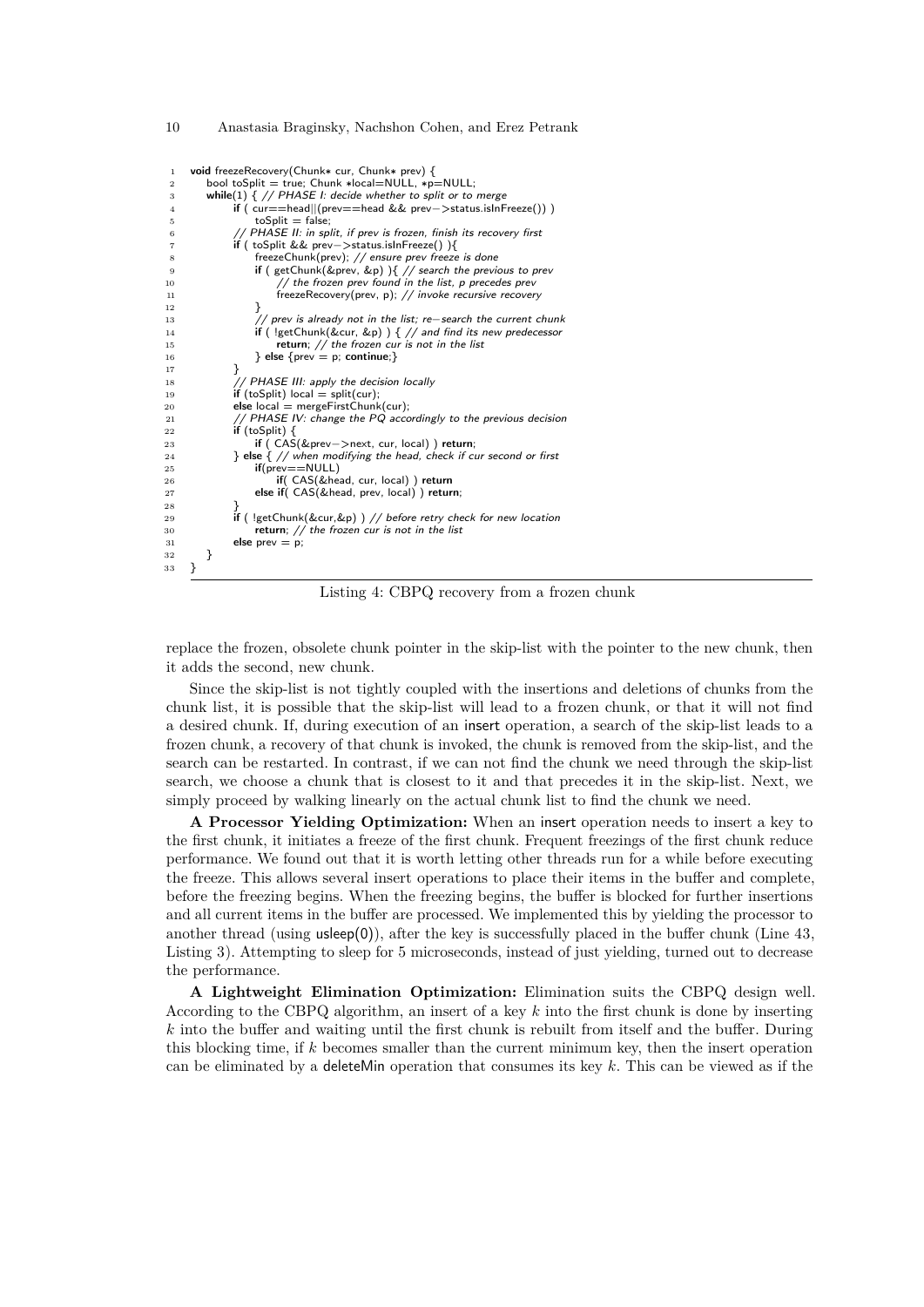insert and the deleteMin happened instantaneously one after the other just at the moment that *k* was smaller than the minimum key. The two eliminated operations may return as soon as the elimination is complete.

We let the insert put its key into the buffer as usual. When a deleteMin starts, it checks that the buffer exists and is not in the process of freezing. If this is the case, it randomly picks a random key  $k$  from the buffer<sup>[4](#page-10-0)</sup>. If  $k$  is smaller than the current minimum and not yet paired, it attempts to pair with it. It does so by attempting to atomically set the most significant bit (MSB) of the key using a CAS instruction. If the CAS succeeds, then the deleteMin operation returns *k* as the current minimum. If the elimination attempt fails, the elimination attempt can be repeated *X* times. In our experiments we try three times. If all attempts fail, the deletion proceeds as usual with no elimination. We empirically found that such a random choice of the an elimination pair is more efficient than a linear exhaustive search for an elimination pair.

It remains to explain how elimination interacts with freezing. This interaction only slightly complicates the algorithm and it works as follows. The freezing procedure ignores keys that are marked as paired for elimination. These keys of the buffer chunk are not frozen and are not copied to the new chunks.

The elimination procedure acts as follows. It starts by checking that the current buffer is not marked as frozen (i.e., that its state is not freeze). If it is freezing, elimination cannot proceed and it returns failure. Otherwise, suppose a key is found and marked as paired. Then, the elimination procedure checks again whether the buffer is marked as frozen. If no freeze is detected, the paired key is returned for deleteMin and elimination is complete. Otherwise, the elimination proceeds carefully by executing part of the concurrent freezing of the buffer. It looks at the word of freeze bits that is relevant for the current entry and it attempts to write it for the freeze procedure, leaving the relevant entry (for the elimination) unfrozen. Whether it succeeds or fails, this freeze word must have been written at this point, and recall that the freeze word can only be written once. The elimination procedure uses the freeze word to determine whether the relevant entry is set as frozen or not. If it is not frozen, then elimination has succeeded. Otherwise, it failed.

The proposed elimination mechanism has very low overhead. It requires no scanning of any additional elimination structure, and there is no additional waiting time for matching. The thread that inserts a small key only needs to yield the processor after the key is placed in the buffer and before checking whether the key was paired with a deletion.

### **5 Performance Evaluation**

We implemented the CBPQ and compared it to the Linden's and Jonsson's PQ [\[14\]](#page-13-5) (LJPQ), to the lock-free and lock-based implementation of Mounds, and to the adaptive priority queue (APQ) [\[3\]](#page-13-14). We chose these implementations, because they are the best performing priority queues in the literature and they were compared to other PQ implementations in [\[14,](#page-13-5)[15](#page-13-13)[,3\]](#page-13-14). We thank the authors of [\[15\]](#page-13-13), [\[3\]](#page-13-14) and [\[14\]](#page-13-5) for making their code available to us. All implementations were coded in C++ and compiled with a -O3 optimization level.

We ran our experiments on a machine with 4 AMD Opteron(TM) 6272 16-core processors, overall 64 threads. The machine was operated by Linux OS (Ubuntu 14.04) and the number of threads was varied between 1 and 64. The chunk capacity (*M*) was chosen to be 928, so one chunk occupies a virtual page of size 4KB. The CBPQ implementation included the skip-list optimization of Section [4,](#page-8-0) we report results with and without elimination, and the results include the EBR memory management (as described in Section [3.2\)](#page-3-1). Running measurements without using memory management provides better performance by at most 4%. Therefore, comparing

<span id="page-10-0"></span><sup>4</sup> The last *T* keys in the buffer have higher chances to not be already paired, where *T* is number of threads. Therefore, as an additional optimization, we prefer to choose one of the last *T* inserted keys.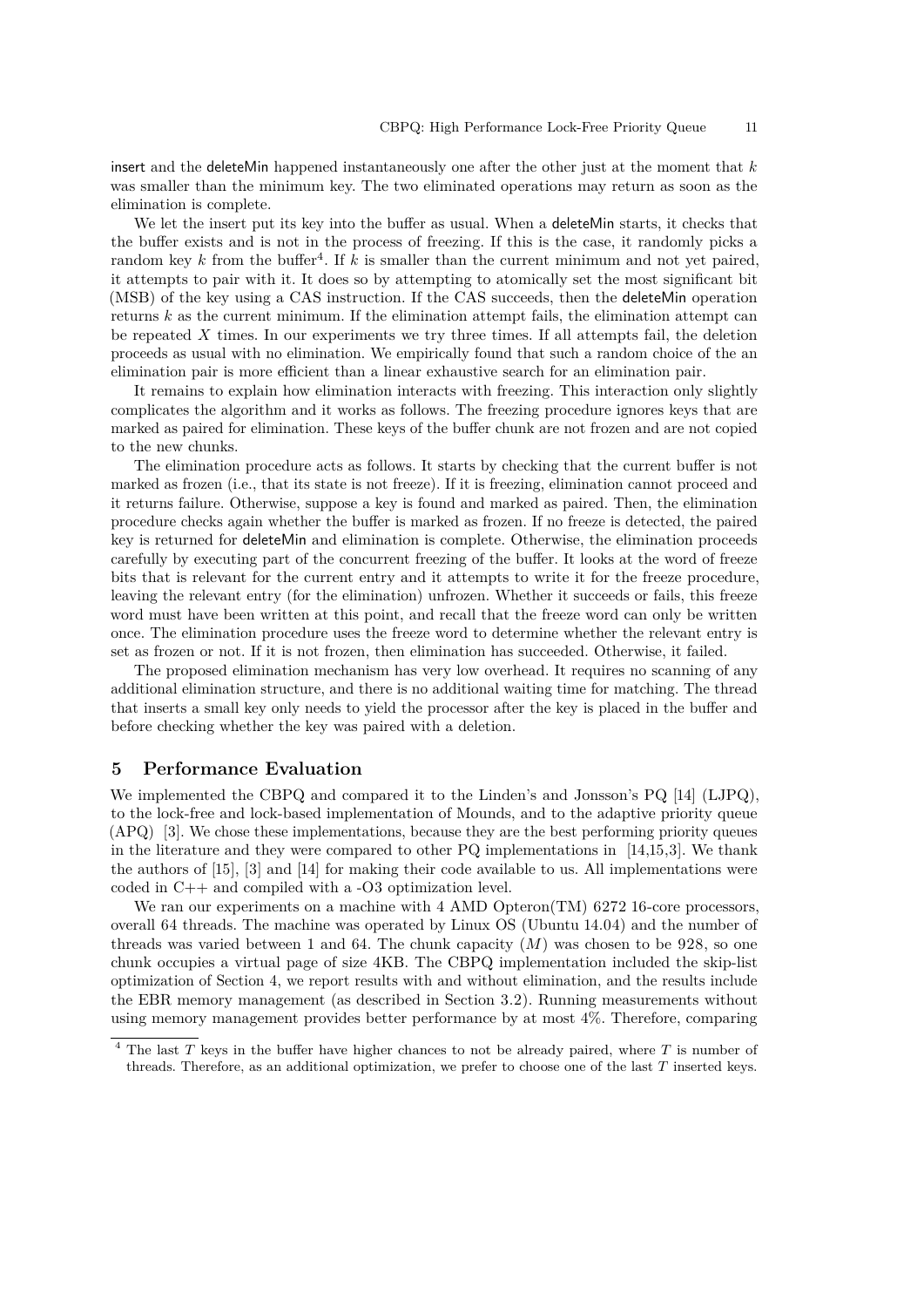<span id="page-11-0"></span>

(a) Mixed throughput for a  $PQ$  (b) Deletion throughput for a  $PQ$  (c) Insertion throughput for a  $PQ$ with 1M keys with 10M keys with 1M keys

<span id="page-11-4"></span><span id="page-11-3"></span>

<span id="page-11-2"></span><span id="page-11-1"></span>Figure 2: Throughput in different workloads.

to schemes that do not use memory reclamation is fair. The performance was evaluated using targeted micro-benchmarks: insertion-only or deletion-only workloads and mixed workloads where deletions and insertions appear with equal probability. The keys for insertions were uniformly chosen at random among all 30-bit sized keys. We ran each test 10 times and report average results. Error bars on the graphs show 95% confidence level.

**A Mixed workload.** Following tradition, we evaluate the new algorithm using a stress test micro-benchmark, where each operation is invoked with the same probability. Note that such a workload is not favorable for the CBPQ design. A workload of equally probable insert or deleteMin operations drastically increases the probability that an insert will hit the first chunk. The reason for that is that smaller values are repeatedly deleted, and so the first chunk holds higher and higher values. In contrast, the inserted values remain uniformly chosen in the entire range, and so they hit values that are within the range of the first chunk more frequently. Measurements show that when only (random) insertions are performed, then the probability of hitting the first chunk is 0*.*15% (about once every 600 inserts). However, when we run a mix of inserts and deleteMins, the probability of insertion to the first chunk increases dramatically into 15%. Hitting the first chunk often is not good for the CBPQ because inserts to the first chunk are the most costly. However, elimination excellently ameliorate this problem, especially for an increasing number of threads. The reported measurements indeed show good scalability and high performance under contention. We expect CBPQ to do even better for different workloads, e.g., for a workload that is built of alternating batches of inserts and batches of deletes.

In Figure [2a](#page-11-0) we report the throughput of the mix-benchmark during one second on a PQ that is initiated with 1M entries before the measurement starts. It turns out that the CBPQ (with elimination) is not a winner for a small number of threads, but outperforms LJPQ (the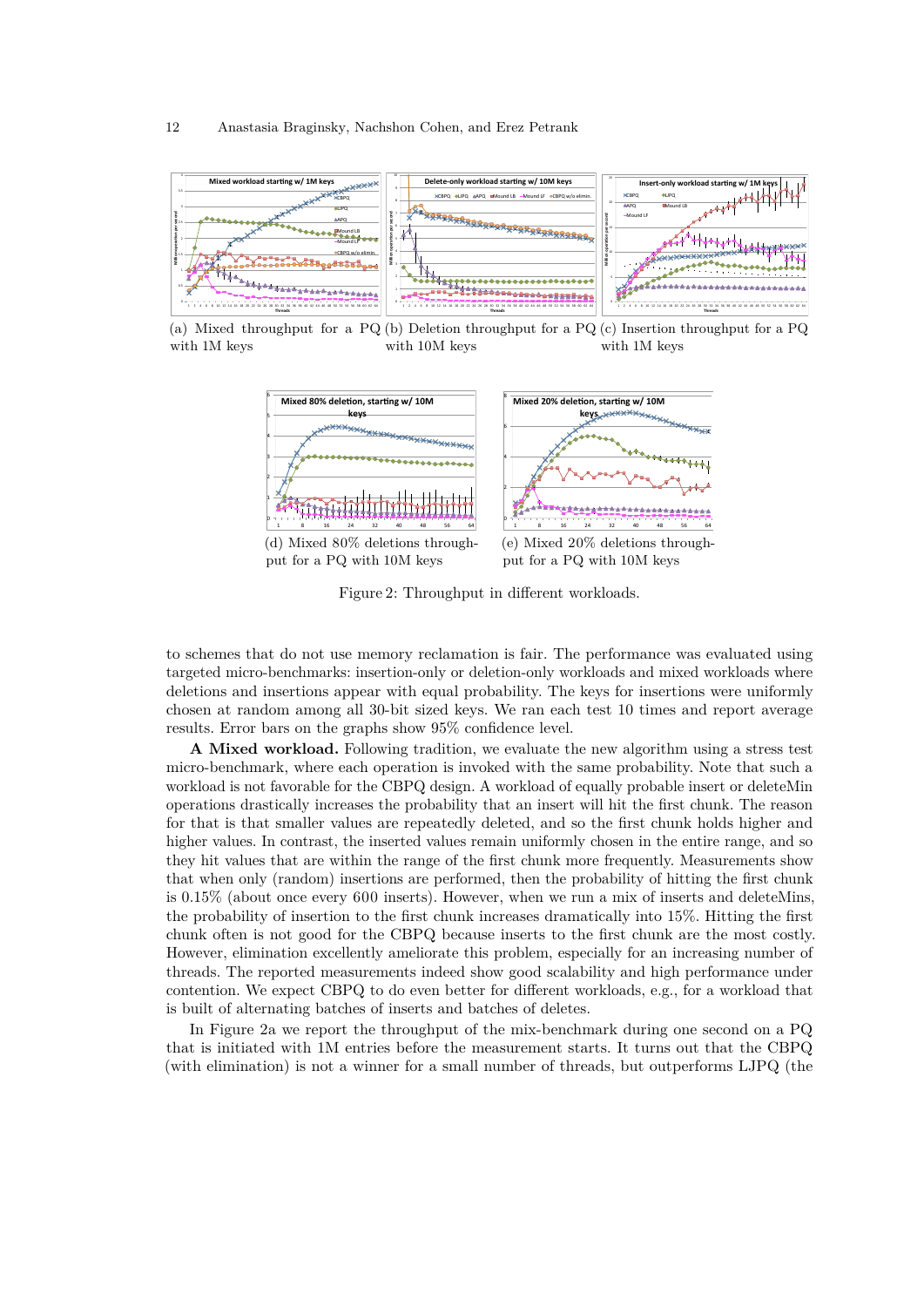best among all competitors) by up to 80% when contention is high. Also, the CBPQ is the only implementation that scales for a large number of threads. We demonstrate the importance of elimination by also including performance results when no elimination is used. Figures [2d](#page-11-1) and [2e](#page-11-2) show the CBPQ with 80% and 20% of deleteMin respectively, after the PQ was initiated with 10M keys. In both cases, the CBPQ surpasses the competitors for almost every thread count.

**Deletion-only workload.** Next, we measure the performance of the PQs when only deleteMin is executed. In order to make the deletion measurement relevant with deletion-only workload, we ensured that there are enough keys in the PQ initially so that deletions actually delete a key and never operate on an empty PQ. This requires initiating the PQ with 10M entries for the CBPQ. Elimination is not beneficiary in this case because there exist no pairs to match. Nevertheless, we show the results with and without elimination to highlight the negligible overhead of elimination for the CBPQ. In a deletion-only workloads we see a drastic performance improvement for the CBPQ. Results for the deletion-only workload are reported in Figure [2b.](#page-11-3) For a substantial number of threads, the CBPQ deletion throughput is up to 5 times higher than LJPQ throughput, and up to 8 times higher than the rest of the competitors.

**Insertion-only workload.** Similarly to the mixed workload, we start with a PQ that initially contains 1M random keys in it. During the test, we let a varying number of concurrent threads run simultaneously for 1 second, and we measure the throughput. Figure [2c](#page-11-4) shows the results. Mounds are designed for best performance with inserts of complexity  $O(\log(\log(N)))$  and this indeed shows in our measurements. The CBPQ throughput is about 2 times worse than that of lock-based Mound, for a large number of threads. Note that for a smaller amount of threads, the advantage of Mounds is reduced significantly. More over, in spite of the advantage of Mounds with inserts, CBPQ significantly outperforms Mounds on a mixed set of operations. The CBPQ implementation outperforms LJPQ for inserts-only workloads. The performance of the insert operation with CBPQ is not affected by elimination, therefore the performance of CBPQ on inserts only operations does not change when using or not using elimination.

### **6 Linearization Points**

Let us specify the CBPQ linearization points. As a rule, the CBPQ's linearization points happen only during modifications of non-frozen chunks.When an operation accesses a frozen chunk *C*, it recovers *C*, but a linearization point will not happen during the recovery. We first describe the linearization points when no elimination occurs.

The linearization point of deleteMin is straightforward. It is set to the atomic increase of the index in a non-frozen first chunk. In the deleteMin() method the linearization point is set to Line [54](#page-5-25) (Listing [3\)](#page-5-1), conditioned on the event that later in Line [57](#page-5-26) the chunk is not detected as frozen. If the chunk is frozen, or the index is too high, then the operation will restart after the recovery and Line [54](#page-5-25) will be executed again.

We divide the discussion for the insert operation's linearization point into two different cases. The first case is that the entry is inserted into the first chunk and the second case is that the entry is inserted into a non-first chunk. We start with the latter and select the linearization point of an insert to a non-first chunk to be at the write of a key-value pair into the appropriate array entry of the non-frozen chunk. In the insert() method this linearization point happens in Line [15,](#page-5-27) conditioned on the event that later in Line [17](#page-5-7) the chunk is not detected as frozen.

An insertion into the first chunk is more complicated. First, the entry is put in the buffer chunk, then, the first chunk freezes, and then the buffer freezes, and during the recovery of the first chunk, the entry is added to it. We let the linearization point for this insertion be the point in which the buffer was frozen, given that the entry was successfully added to the buffer before the buffer froze. Formally, we condition on the entry being inserted into the buffer in Line [36](#page-5-28) of the insert to buffer() method and later in Line [38](#page-5-29) it turns out that this entry has been properly